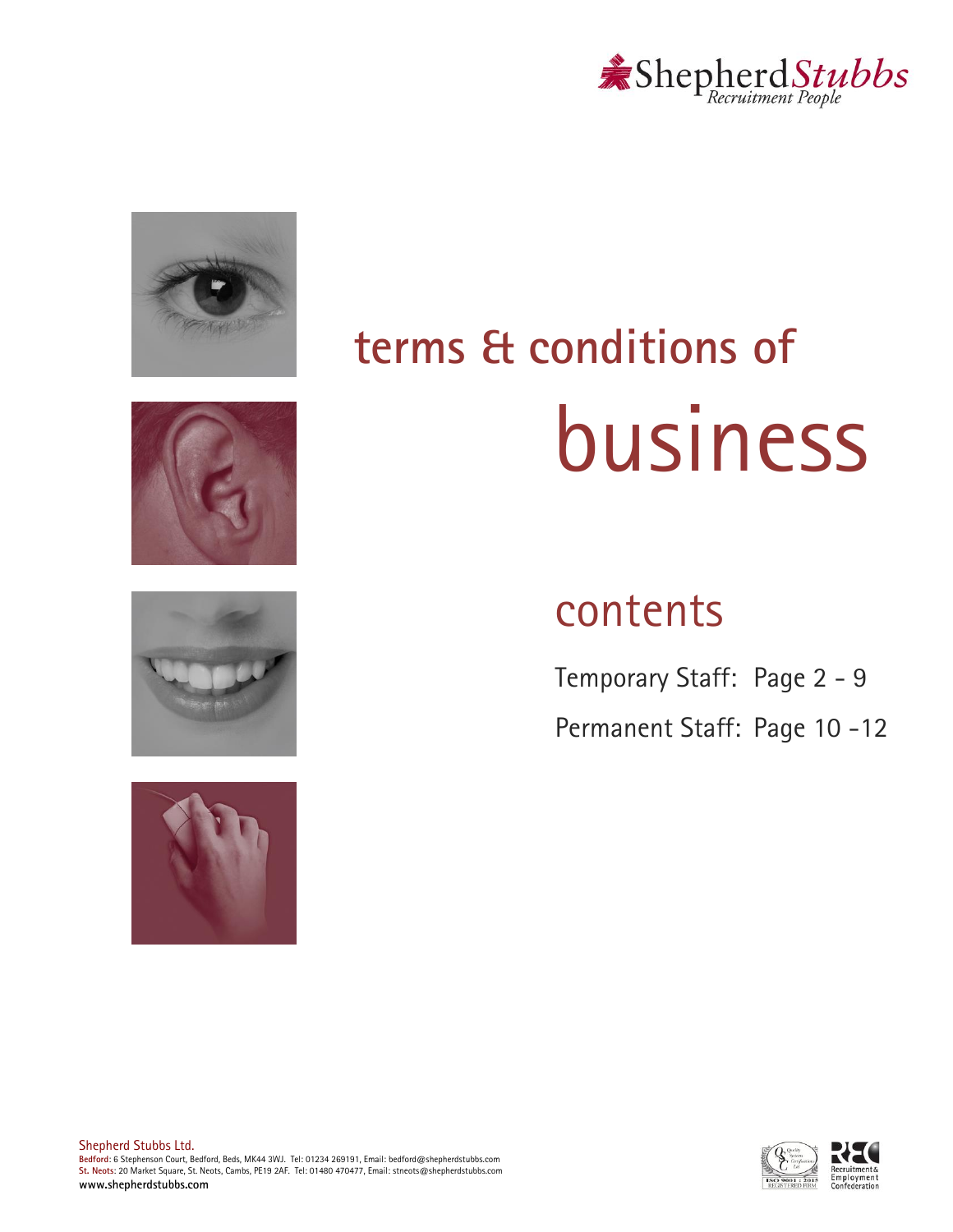

# **TERMS OF BUSINESS FOR THE SUPPLY OF AGENCY WORKERS (WHEN ACTING AS AN EMPLOYMENT BUSINESS FOR THE CLIENT)**

#### <span id="page-1-0"></span>**1. DEFINITIONS AND INTERPRETATION**

1.1. In these Terms the following definitions apply:

| in these remissing nursing acrimitions apply. |                                                                                                                                                                                                                                                                                                                                                                                                                                                                                                                                                                                                                                                                                                                                                                                                                                                                      |
|-----------------------------------------------|----------------------------------------------------------------------------------------------------------------------------------------------------------------------------------------------------------------------------------------------------------------------------------------------------------------------------------------------------------------------------------------------------------------------------------------------------------------------------------------------------------------------------------------------------------------------------------------------------------------------------------------------------------------------------------------------------------------------------------------------------------------------------------------------------------------------------------------------------------------------|
| "Agency Worker"                               | means the individual who is Introduced by the Employment Business to provide services to the Hirer;                                                                                                                                                                                                                                                                                                                                                                                                                                                                                                                                                                                                                                                                                                                                                                  |
| "Assignment"                                  | means assignment services to be performed by the Agency Worker for the Hirer for a period of time during which the<br>Agency Worker is supplied by the Employment Business to work temporarily for and under the supervision and<br>direction of the Hirer;                                                                                                                                                                                                                                                                                                                                                                                                                                                                                                                                                                                                          |
| "Assignment Details Form"                     | means written confirmation of the assignment details agreed with the Hirer prior to commencement of the<br>Assignment;                                                                                                                                                                                                                                                                                                                                                                                                                                                                                                                                                                                                                                                                                                                                               |
| "AWR"                                         | means the Agency Workers Regulations 2010;                                                                                                                                                                                                                                                                                                                                                                                                                                                                                                                                                                                                                                                                                                                                                                                                                           |
| "AWR Claim"                                   | means any complaint or claim to a tribunal or court made by or on behalf of the Agency Worker against the Hirer                                                                                                                                                                                                                                                                                                                                                                                                                                                                                                                                                                                                                                                                                                                                                      |
|                                               | and/or the Employment Business for any breach of the AWR;                                                                                                                                                                                                                                                                                                                                                                                                                                                                                                                                                                                                                                                                                                                                                                                                            |
| "Calendar Week"                               | means any period of seven days starting with the same day as the first day of the First Assignment;                                                                                                                                                                                                                                                                                                                                                                                                                                                                                                                                                                                                                                                                                                                                                                  |
| "Charges"                                     | means the Employment Business's charges calculated in accordance with clause 6 and as may be varied from time to<br>time in accordance with these Terms;                                                                                                                                                                                                                                                                                                                                                                                                                                                                                                                                                                                                                                                                                                             |
| "Comparable Employee"                         | means as defined in Schedule 1 to these Terms;                                                                                                                                                                                                                                                                                                                                                                                                                                                                                                                                                                                                                                                                                                                                                                                                                       |
| "Conduct Regulations"                         | means the Conduct of Employment Agencies and Employment Businesses Regulations 2003;                                                                                                                                                                                                                                                                                                                                                                                                                                                                                                                                                                                                                                                                                                                                                                                 |
| "Confidential Information"                    | means any and all confidential commercial, financial, marketing, technical or other information or data of whatever<br>nature relating to the Hirer or Employment Business or their business or affairs (including but not limited to these<br>Terms, data, records, reports, agreements, software, programs, specifications, know-how, trade secrets and other<br>information concerning the Assignment) in any form or medium whether disclosed or granted access to whether in<br>writing, orally or by any other means, provided to the Agency Worker or any third party in relation to the Assignment<br>by the Hirer or the Employment Business or by a third party on behalf of the Hirer whether before or after the date of<br>these Terms together with any reproductions of such information in any form or medium or any part(s) of such<br>information; |
| "Control"                                     | means (a) the legal or beneficial ownership, directly or indirectly, of more than 50% of the issued share capital or<br>similar right of ownership; or (b) the power to direct or cause the direction of the affairs and/or general management<br>of the company, partnership, statutory body or other entity in question, whether through the ownership of voting<br>capital, by contract or otherwise, and "Controls" and "Controlled" shall be construed accordingly;                                                                                                                                                                                                                                                                                                                                                                                             |
| "Data Protection Laws"                        | means the Data Protection Act 1998, the General Data Protection Regulation (EU 2016/679) and any applicable<br>statutory or regulatory provisions in force from time to time relating to the protection and transfer of personal data;                                                                                                                                                                                                                                                                                                                                                                                                                                                                                                                                                                                                                               |
| "Employment Business"                         | Shepherd Stubbs Limited (registered company no. 2800148) of The Stable Yard, Vicarage Rd, Stony Stratford, MK11<br>1BN;                                                                                                                                                                                                                                                                                                                                                                                                                                                                                                                                                                                                                                                                                                                                              |
| "Engagement"                                  | means the engagement (including the Agency Worker's acceptance of the Hirer's offer), employment or use of the<br>Agency Worker by the Hirer or by any third party to whom the Agency Worker has been introduced by the Hirer, on a<br>permanent or temporary basis, whether under a contract of service or for services; under an agency, licence, franchise<br>or partnership agreement; or any other engagement; or through a limited company of which the Agency Worker is an<br>officer, employee or other representative; and "Engage", "Engages" and "Engaged" shall be construed accordingly;                                                                                                                                                                                                                                                                |
| "First Assignment"                            | means:                                                                                                                                                                                                                                                                                                                                                                                                                                                                                                                                                                                                                                                                                                                                                                                                                                                               |
|                                               | (a) the relevant Assignment; or                                                                                                                                                                                                                                                                                                                                                                                                                                                                                                                                                                                                                                                                                                                                                                                                                                      |
|                                               | (b) if, prior to the relevant Assignment:                                                                                                                                                                                                                                                                                                                                                                                                                                                                                                                                                                                                                                                                                                                                                                                                                            |
|                                               | (i) the Agency Worker has worked in any assignment in the same role with the relevant Hirer as the role in<br>which the Agency Worker works in the relevant Assignment; and                                                                                                                                                                                                                                                                                                                                                                                                                                                                                                                                                                                                                                                                                          |
|                                               | the relevant Qualifying Period commenced in any such assignment, that assignment (an assignment being<br>(for the purpose of this defined term) a period of time during which the Agency Worker is supplied by one<br>or more Temporary Work Agencies to the relevant Hirer to work temporarily for and under the supervision<br>and direction of the relevant Hirer);                                                                                                                                                                                                                                                                                                                                                                                                                                                                                               |
| "Hirer"                                       | means the person, firm or corporate body together with any subsidiary or associated person, firm or corporate body<br>(as the case may be) to whom the Agency Worker is Introduced;                                                                                                                                                                                                                                                                                                                                                                                                                                                                                                                                                                                                                                                                                  |
| "Hirer's Group"                               | means (a) any individual, company, partnership, statutory body or other entity which from time to time Controls the<br>Hirer, including (but not limited to) as a holding company as defined in section 1159 of the Companies Act 2006; and<br>(b) any company, partnership, statutory body or other entity which from time to time is Controlled by or is under<br>common Control with the Hirer, including (but not limited to) as a subsidiary or holding company as defined in<br>section 1159 of the Companies Act 2006;                                                                                                                                                                                                                                                                                                                                        |
| "Introduction"                                | means (i) the passing to the Hirer of a curriculum vitae or information which identifies the Agency Worker; or (ii) the<br>Hirer's interview of the Agency Worker (in person or by telephone or by any other means), following the Hirer's<br>instruction to the Employment Business to supply a temporary worker; or (iii) the supply of the Agency Worker; and,<br>in any case, which leads to an Engagement of the temporary worker or the Agency Worker; and "Introduced" and<br>"Introducing" shall be construed accordingly;                                                                                                                                                                                                                                                                                                                                   |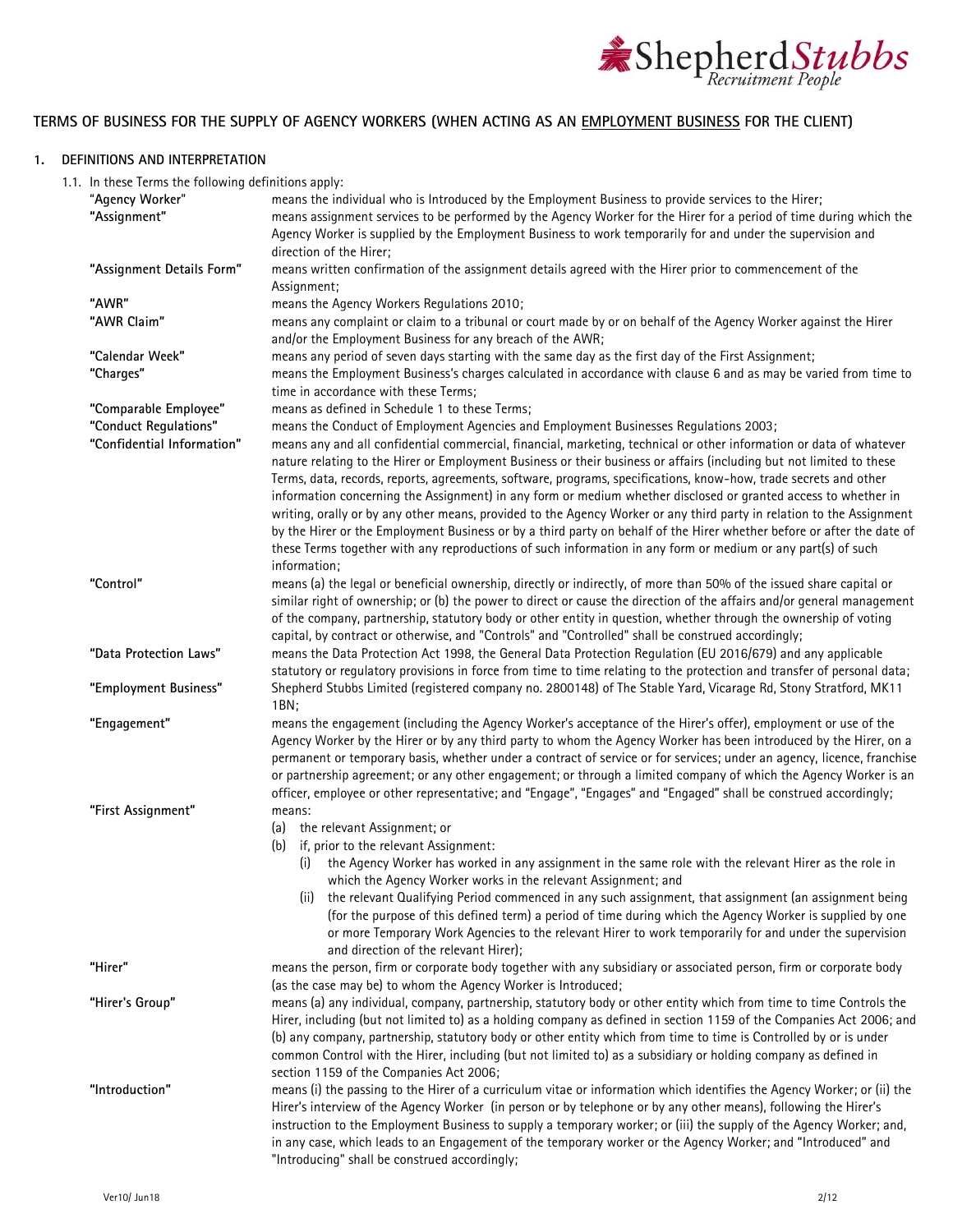

| "Losses"                           | means all losses, liabilities, damages, costs, expenses, fines, penalties or interest, whether direct, indirect, special or<br>consequential (including, without limitation, any economic loss or other loss of profits, business or goodwill,<br>management time and reasonable legal fees) and charges, including such items arising out of or resulting from<br>actions, proceedings, claims and demands;                                                                                                                                                        |
|------------------------------------|---------------------------------------------------------------------------------------------------------------------------------------------------------------------------------------------------------------------------------------------------------------------------------------------------------------------------------------------------------------------------------------------------------------------------------------------------------------------------------------------------------------------------------------------------------------------|
| "Period of Extended Hire"          | means any additional period that the Hirer wishes the Agency Worker to be supplied for beyond the duration of the<br>original Assignment or series of Assignments as an alternative to paying a Transfer Fee;                                                                                                                                                                                                                                                                                                                                                       |
| "Qualifying Period"                | means 12 continuous Calendar Weeks during the whole or part of which the Agency Worker is supplied by one or<br>more Temporary Work Agencies to the relevant Hirer to work temporarily for and under the supervision and direction<br>of the relevant Hirer in the same role, and as further defined in Schedule 1 to these Terms;                                                                                                                                                                                                                                  |
| "Relevant Period"                  | means the later of (a) the period of 8 weeks commencing on the day after the last day on which the Agency Worker<br>worked for the Hirer having been supplied by the Employment Business; or (b) the period of 14 weeks commencing on<br>the first day on which the Agency Worker worked for the Hirer having been supplied by the Employment Business or<br>14 weeks from the first day of the most recent Assignment where there has been a break of more than 6 weeks (42<br>days) since any previous assignment;                                                |
| "Relevant Terms & Conditions"      | means terms and conditions relating to:<br>(a)<br>pay;<br>the duration of working time;<br>(b)<br>night work;<br>(c)<br>(d) rest periods;<br>rest breaks; and<br>(e)<br>annual leave<br>(f)<br>that are ordinarily included in the contracts of employees or workers (as appropriate) of the Hirer whether by<br>collective agreement or otherwise and including (for the avoidance of doubt and without limitation) such terms and<br>conditions that have become contractual by virtue of custom and practice, including copies of all relevant<br>documentation; |
| "Remuneration"                     | includes gross base salary or fees, guaranteed and/or anticipated bonus and commission earnings, allowances,<br>inducement payments, the benefit of a company car and all other payments and taxable (and, where applicable, non-<br>taxable) emoluments payable to or receivable by the Agency Worker for services provided to or on behalf of the Hirer<br>or any third party. Where a company car is provided, a notional amount of £3,000 will be added to the salary in order<br>to calculate the Employment Business's fee;                                   |
| "Temporary Work Agency"<br>"Terms" | means as defined in Schedule 1 to these Terms:<br>means these terms of business (including the attached schedules) together with any applicable Assignment Details<br>Form;                                                                                                                                                                                                                                                                                                                                                                                         |
| "Transfer Fee"                     | means the fee payable in accordance with clause 8 of these Terms and Regulation 10 of the Conduct Regulations;                                                                                                                                                                                                                                                                                                                                                                                                                                                      |
| "Vulnerable Person"                | means any person who by reason of age, infirmity, illness, disability or any other circumstance is in need of care or<br>attention, and includes any person under the age of eighteen; and                                                                                                                                                                                                                                                                                                                                                                          |
| "WTR"                              | means the Working Time Regulations 1998.                                                                                                                                                                                                                                                                                                                                                                                                                                                                                                                            |

- 1.2. Unless the context otherwise requires, references to the singular include the plural and references to the masculine include the feminine and vice versa.
- 1.3. The headings contained in these Terms are for convenience only and do not affect their interpretation.
- 1.4. Any reference, express or implied, to an enactment includes a reference to that enactment as from time to time amended, modified, extended, reenacted, replaced or applied by or under any other enactment (whether before or after the date of these Terms) and all subordinate legislation made (before or after these Terms) under it from time to time.

#### **2. THE CONTRACT**

- 2.1. These Terms constitute the entire agreement between the Employment Business and the Hirer for the supply of the Agency Worker's services by the Employment Business to the Hirer and are deemed to be accepted by the Hirer by virtue of its request for, interview with or Engagement of the Agency Worker, or the passing of any information by the Hirer about an Agency Worker to any third party following an Introduction.
- 2.2. Unless otherwise agreed in writing by a director of the Employment Business, these Terms prevail over any terms of business or purchase conditions (or similar) put forward by the Hirer.
- 2.3. Subject to clause [6.2,](#page-4-1) no variation or alteration to these Terms shall be valid unless the details of such variation are agreed between a director of the Employment Business and the Hirer and are set out in writing and a copy of the varied Terms is given to the Hirer stating the date on or after which such varied Terms shall apply.
- 2.4. The Employment Business shall act as an employment business (as defined in Section 13(3) of the Employment Agencies Act 1973 (as amended) when Introducing Agency Workers for Assignments with the Hirer.

#### **3. HIRER OBLIGATIONS**

3.1. To enable the Employment Business to comply with its obligations under the Conduct Regulations the Hirer undertakes to provide to the Employment Business details of the position which the Hirer seeks to fill, including the following: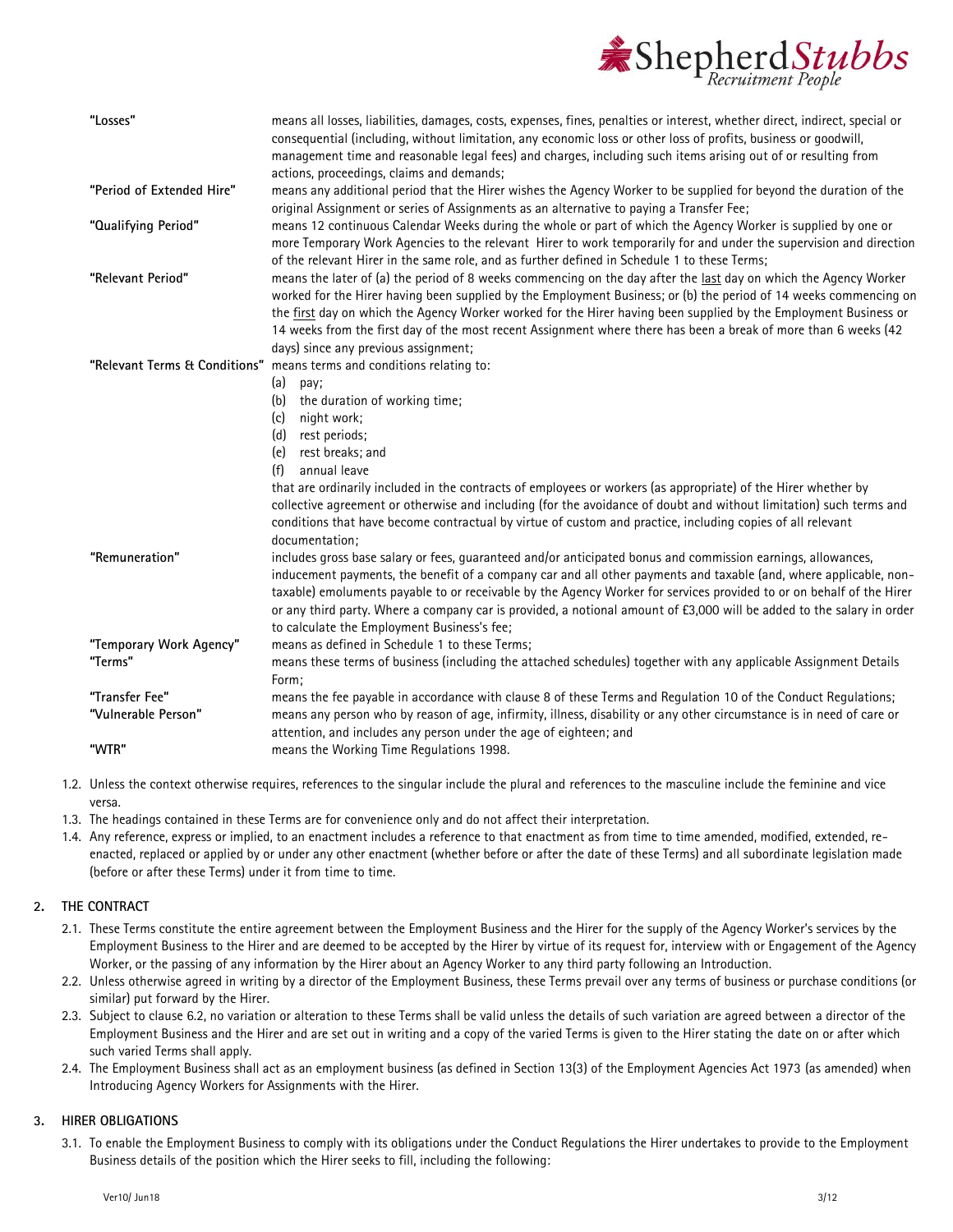

- 3.1.1. the type of work that the Agency Worker would be required to do;
- 3.1.2. the location and hours of work;
- 3.1.3. the experience, training, qualifications and any authorisation which the Hirer considers necessary or which are required by law or any professional body for the Agency Worker to possess in order to work in the position;
- 3.1.4. any risks to health or safety known to the Hirer and what steps the Hirer has taken to prevent or control such risks;
- 3.1.5. the date the Hirer requires the Agency Worker to commence the Assignment; and
- 3.1.6. the duration or likely duration of the Assignment.
- 3.2. The Hirer will assist the Employment Business in complying with the Employment Business's duties under the WTR by supplying any relevant information about the Assignment requested by the Employment Business and the Hirer will not do anything to cause the Employment Business to be in breach of its obligations under these Regulations. If the Hirer requires the services of an Agency Worker for more than 48 hours in any week during the course of an Assignment, the Hirer must notify the Employment Business of this requirement before the commencement of the Assignment or at the very latest, where this is not reasonably practicable, before the commencement of the week in which the Hirer requires the Agency Worker to work in excess of 48 hours.
- 3.3. The Hirer will comply with its obligations under Regulation 12 (Rights of agency workers in relation to access to collective facilities and amenities) and 13 (Rights of agency workers in relation to access to employment) of the AWR.
- <span id="page-3-0"></span>3.4. To enable the Employment Business to comply with its obligations under the AWR, the Hirer undertakes as soon as possible prior to the commencement of each Assignment and during each Assignment (as appropriate) and at any time at the Employment Business's request:
	- 3.4.1. to inform the Employment Business of any Calendar Weeks in which the Agency Worker has worked in the same or a similar role with the Hirer via any third party prior to the date of commencement of the relevant Assignment and/or during the relevant Assignment which count or may count towards the Qualifying Period;
	- 3.4.2. if, the Agency Worker has worked in the same or a similar role with the Hirer via any third party prior to the date of commencement of the relevant Assignment and/or works in the same or a similar role with the Hirer via any third party during the relevant Assignment, to provide the Employment Business with all the details of such work which may count towards the Qualifying Period, including (without limitation) details of where, when and the period(s) during which such work was undertaken and any other details requested by the Employment Business;

#### 3.4.3. to inform the Employment Business if, the Agency Worker has prior to the date of commencement of the relevant Assignment and/or during the relevant Assignment carried out work which could be deemed to count toward the Qualifying Period for the relevant Assignment in accordance with Regulation 9 of the AWR because s/he has:

- - 3.4.3.1. completed two or more assignments with the Hirer;
	- 3.4.3.2. completed at least one assignment with the Hirer and one or more earlier assignments with any member of the Hirer's Group; and/or
	- 3.4.3.3. worked in more than two roles during an assignment with the Hirer and on at least two occasions worked in a role that was not the same role as the previous role;
- 3.4.4. save where the Agency Worker will not complete the Qualifying Period during the term of the Assignment, to:
	- 3.4.4.1. provide the Employment Business with written details of the basic working and employment conditions the Agency Worker would be entitled to for doing the same job if the Agency Worker had been recruited directly by the Hirer as an employee or worker at the time the Qualifying Period commenced or with those of a Comparable Employee, such basic working and employment conditions being the Relevant Terms and Conditions;
	- 3.4.4.2. inform the Employment Business in writing whether the Relevant Terms and Conditions provided are those of a hypothetical directly recruited employee or worker or those of a Comparable Employee;
	- 3.4.4.3. if the Relevant Terms and Conditions provided are those of a Comparable Employee, provide the Employment Business with a written explanation of the basis on which the Hirer considers that the relevant individual is a Comparable Employee; and
	- 3.4.4.4. inform the Employment Business in writing of any variations in the Relevant Terms and Conditions made at any time during the relevant Assignment after the Qualifying Period commenced; and
- 3.4.5. save where the Agency Worker will not complete the Qualifying Period during the term of the Assignment, to provide the Employment Business with written details of its pay and benefits structures and appraisal processes and any variations of the same.
- <span id="page-3-1"></span>3.5. In addition, for the purpose of awarding any bonus to which the Agency Worker may be entitled under the AWR, the Hirer will:
	- 3.5.1. integrate the Agency Worker into its relevant performance appraisal system;
		- 3.5.2. assess the Agency Worker's performance;
		- 3.5.3. provide the Employment Business with copies of all documentation relating to any appraisal of the Agency Worker, including without limitation written details of the outcome of any appraisal and the amount of any bonus awarded; and
		- 3.5.4. provide the Employment Business with all other assistance the Employment Business may request in connection with the assessment of the Agency Worker's performance for the purpose of awarding any bonus.
- <span id="page-3-2"></span>3.6. The Hirer will comply with all the Employment Business's requests for information and any other requirements to enable the Employment Business to comply with the AWR.
- 3.7. The Hirer warrants that:
	- 3.7.1. all information and documentation supplied to the Employment Business in accordance with clause[s 3.4,](#page-3-0) [3.5](#page-3-1) and [3.6](#page-3-2) is complete, accurate and up-to-date; and
	- 3.7.2. it will, during the term of the relevant Assignment, immediately inform the Employment Business in writing of any subsequent change in any information or documentation provided in accordance with clauses [3.4,](#page-3-0) [3.5](#page-3-1) an[d 3.6.](#page-3-2)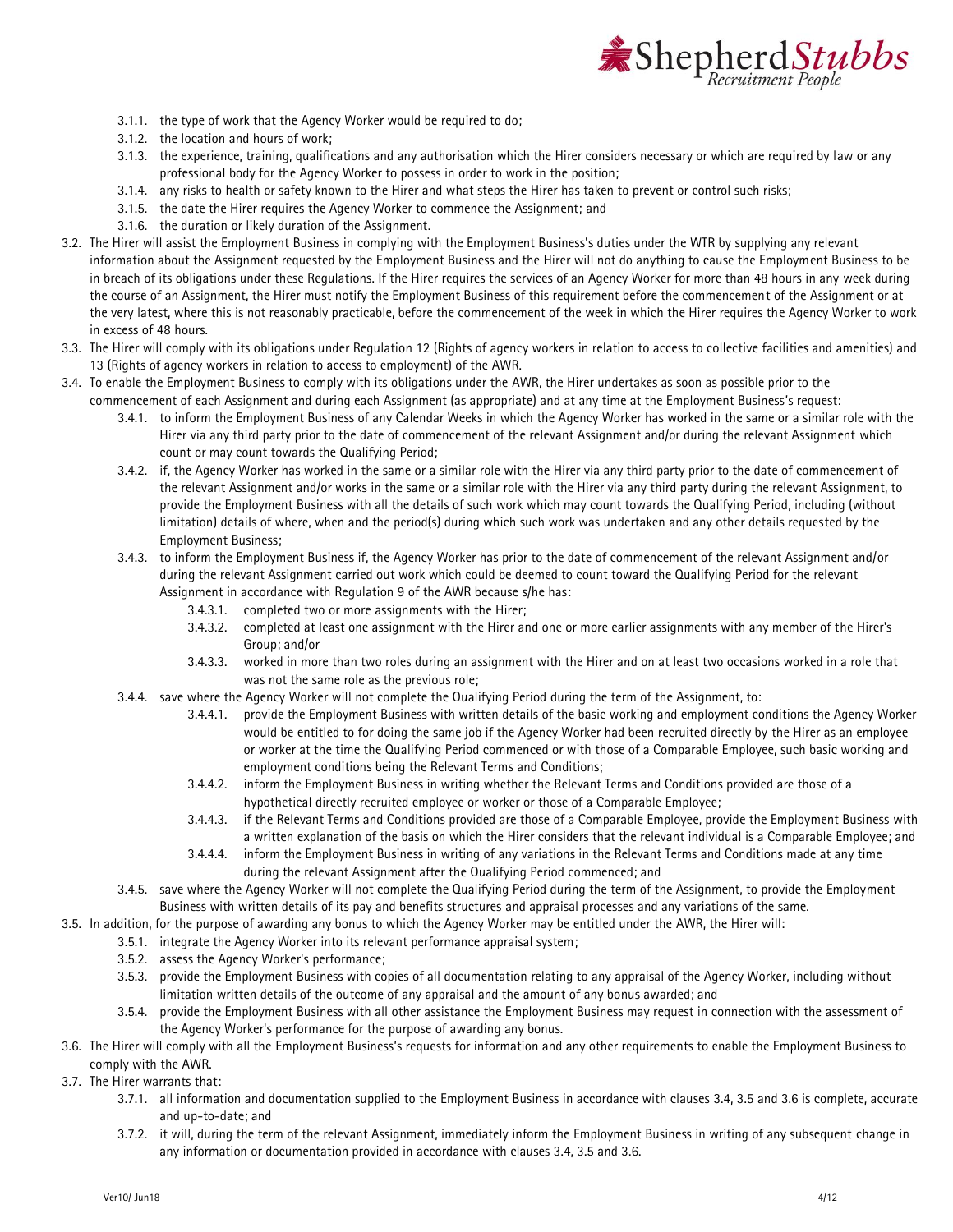

- 3.8. Without prejudice to clause[s 14.7](#page-7-0) an[d 14.8,](#page-7-1) the Hirer shall inform the Employment Business in writing of any:
	- 3.8.1. oral or written complaint the Agency Worker makes to the Hirer which is or may be a complaint connected with rights under the AWR; and
	- 3.8.2. written request for information relating to the Relevant Terms and Conditions that the Hirer receives from the Agency Worker as soon as possible but no later than 7 calendar days from the day on which any such oral complaint is made to or written complaint or request is received by the Hirer and the Hirer will take such action and give such information and assistance as the Employment Business may request, and within any timeframe requested by the Employment Business, in order to resolve any such complaint or to provide any such information in a written statement to the Agency Worker within 28 days of the Hirer's receipt of such a request in accordance with Regulation 16 of the AWR and the Hirer will provide the Employment Business with a copy of any such written statement.
- 3.9. The Hirer undertakes that it knows of no reason why it would be detrimental to the interests of the Agency Worker for the Agency Worker to fill the Assignment.

## **4. INFORMATION TO BE PROVIDED BY THE EMPLOYMENT BUSINESS TO THE HIRER**

- 4.1. When Introducing an Agency Worker to the Hirer the Employment Business shall inform the Hirer:
	- 4.1.1. of the identity of the Agency Worker;
		- 4.1.2. that the Agency Worker has the necessary or required experience, training, qualifications and any authorisation required by law or a professional body to work in the Assignment;
		- 4.1.3. that the Agency Worker is willing to work in the Assignment; and
		- 4.1.4. of the Charges.
- 4.2. Where such information is not given in paper form or by electronic means it shall be confirmed by such means by the end of the third business day (excluding Saturday, Sunday and any Public or Bank Holiday) following, save where the Agency Worker is Introduced for an Assignment in the same position as one in which the Agency Worker had previously been supplied within the previous 5 business days and such information has already been given to the Hirer, unless the Hirer requests that the information be resubmitted.

#### **5. TIMESHEETS**

- 5.1. At the end of each week of an Assignment (or at the end of the Assignment where it is for a period of 1 week or less) the Hirer shall sign the Employment Business's timesheet verifying the number of hours worked by the Agency Worker during that week.
- 5.2. Signature of the timesheet by the Hirer is confirmation of the number of hours worked. If the Hirer is unable to sign a timesheet produced for authentication by the Agency Worker because the Hirer disputes the hours claimed, the Hirer shall inform the Employment Business as soon as is reasonably practicable and shall co-operate fully and in a timely fashion with the Employment Business to enable the Employment Business to establish what hours, if any, were worked by the Agency Worker. Failure to sign the timesheet does not absolve the Hirer of its obligation to pay the Charges in respect of the hours worked.
- 5.3. The Hirer shall not be entitled to decline to sign a timesheet on the basis that it is dissatisfied with the work performed by the Agency Worker. In the event that the Hirer is dissatisfied with the Agency Worker the provisions of clause 10 below shall apply.

#### <span id="page-4-0"></span>**6. CHARGES**

- 6.1. The Hirer agrees to pay the Charges as notified to and agreed with the Hirer. The Charges are calculated according to the number of hours worked by the Agency Worker and comprise the following:
	- 6.1.1. the Agency Worker's hourly rate of pay;
	- 6.1.2. an amount equal to any paid holiday leave to which the Agency Worker is entitled in connection with the WTR and, where applicable, the AWR and which is accrued during the course of an Assignment;
	- 6.1.3. any other amounts to which the Agency Worker is entitled under the AWR, where applicable;
	- 6.1.4. employer's National Insurance contributions;
	- 6.1.5. any travel, hotel or other expenses as may have been agreed with the Hirer or, if there is no such agreement, such expenses as are reasonable; and
	- 6.1.6. the Employment Business's commission, which is calculated as a percentage of the Agency Worker's hourly rate.
	- 6.2. The Employment Business reserves the right to vary the Charges agreed with the Hirer, by giving written notice to the Hirer:
		- 6.2.1. in order to comply with any additional liability imposed by statute or other legal requirement or entitlement, including but not limited to the AWR, the WTR and the Pensions Act 2008; and/or
		- 6.2.2. if there is any variation in the Relevant Terms and Conditions.
	- 6.3. The Employment Business will invoice the Charges to the Hirer on a weekly basis. The Hirer will pay the Charges within 14 days of the date of the invoice.
- <span id="page-4-3"></span><span id="page-4-2"></span><span id="page-4-1"></span>6.4. In addition to the Charges, the Hirer will pay the Employment Business an amount equal to any bonus that the Hirer awards to the Agency Worker in accordance with claus[e 3.5](#page-3-1) immediately following any such award and the Employment Business will pay any such bonus to the Agency Worker. For the avoidance of doubt, the Hirer will also pay any employer's National Insurance Contributions and the Employment Business's commission on the bonus (calculated using the same percentage rate as that used under clause [6.1.6\)](#page-4-2) in addition to any bonus payable to the Agency Worker.
- 6.5. VAT is payable at the applicable rate on the entirety of the Charges and all sums payable under claus[e 6.4.](#page-4-3)
- 6.6. The Employment Business reserves the right to charge interest on invoiced amounts unpaid by the due date at the rate of 3% per annum above the base rate from time to time of Barclays Bank PLC from the due date until the date of payment.
- 6.7. The Employment Business will not refund any of the Charges.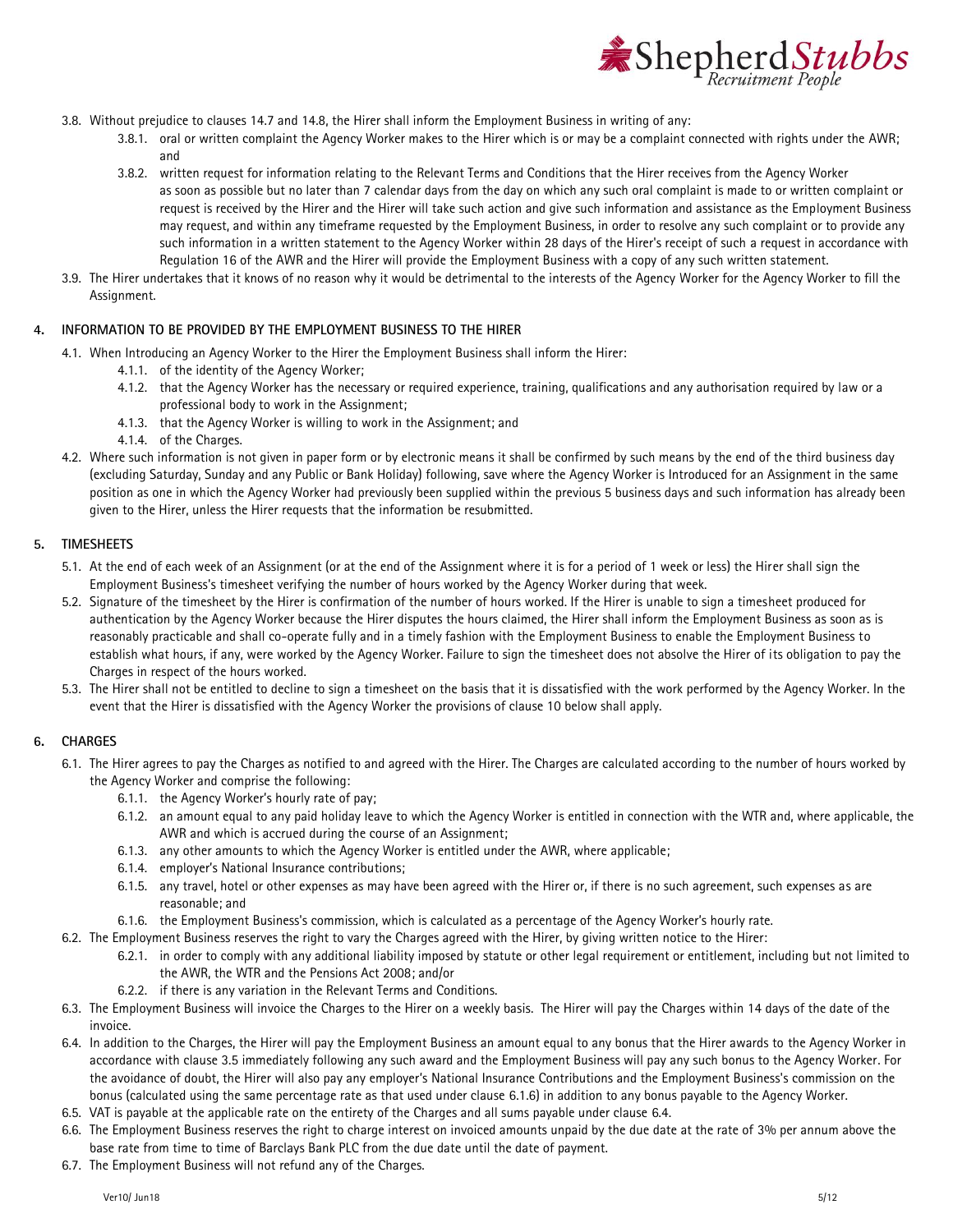

6.8. The Hirer's obligations under this clause [6](#page-4-0) shall be performed without any right of the Hirer to invoke set-off, deductions, withholdings or other similar rights.

#### <span id="page-5-2"></span>**7. PAYMENT OF THE AGENCY WORKER**

The Employment Business is responsible for paying the Agency Worker and where appropriate, for the deduction and payment of National Insurance Contributions and PAYE Income Tax applicable to the Agency Worker pursuant to sections 44-47 of the Income Tax (Earnings and Pensions) Act 2003.

#### <span id="page-5-3"></span>**8. TRANSFER FEES**

- 8.1. The Hirer shall be liable to pay a Transfer Fee if the Hirer Engages an Agency Worker Introduced by the Employment Business other than via the Employment Business or introduces the Agency Worker to a third party and such introduction results in an Engagement of the Agency Worker by the third party other than via the Employment Business and:
	- 8.1.1. where the Agency Worker has been supplied by the Employment Business, such Engagement takes place during the Assignment or within the Relevant Period; or
	- 8.1.2. where the Agency Worker has not been supplied, such Engagement takes place within 6 months from the date of the Introduction to the Hirer.
	- The Transfer Fee will be calculated in accordance with Schedule 2.
- <span id="page-5-0"></span>8.2. If the Hirer wishes to Engage the Agency Worker other than via the Employment Business without liability to pay a Transfer Fee, the Hirer may, on giving one week's written notice to the Employment Business, engage the Agency Worker for the Period of Extended Hire specified in Schedule 2.
- 8.3. During such Period of Extended Hire the Employment Business shall supply the Agency Worker on the same terms on which s/he has or would have been supplied during the Assignment and in any case on terms no less favourable than those terms which applied immediately before the Employment Business received the notice in claus[e 8.2;](#page-5-0) and the Hirer shall continue to pay the Charges set out in clause [6.](#page-4-0) If the Employment Business is unable to supply the Agency Worker for any reason outside its control for the whole or any part of the Period of Extended Hire; or the Hirer does not wish to hire the Agency Worker on the same terms as the Assignment; but the Agency Worker is Engaged by the Hirer, the Hirer shall pay the Transfer Fee, reduced pro-rata to reflect any Charges paid by the Hirer during any part of the Period of Extended Hire worked by the Agency Worker before being Engaged by the Hirer. If the Hirer fails to give notice of its intention to Engage the Agency Worker other than via the Employment Business before such Engagement commences, the parties agree that the Transfer Fee shall be due in full.
- <span id="page-5-1"></span>8.4. Where prior to the commencement of the Hirer's Engagement other than via the Employment Business the Employment Business and the Hirer agree that such Engagement will be on the basis of a fixed term of less than 12 months, the Employment Business may, in its absolute discretion, reduce the Transfer Fee as calculated in accordance with Schedule 2 pro-rata. Such reduction is subject to the Hirer Engaging the Agency Worker for the agreed fixed term. Should the Hirer extend the Agency Worker's Engagement or re-Engage the Agency Worker within 12 months from the commencement of the initial Engagement the Employment Business reserves the right to recover the balance of the Transfer Fee.
- 8.5. The Employment Business will not refund the Transfer Fee in the event that the Engagement of the Agency Worker other than via the Employment Business by the Hirer or by a third party to which the Hirer introduces the Agency Worker terminates or terminates before the end of the fixed term referred to in claus[e 8.4.](#page-5-1)
- 8.6. VAT is payable in addition to any Transfer Fee due.

#### **9. SUITABILITY CHECKS AND INFORMATION TO BE PROVIDED IN SPECIAL SITUATIONS**

- 9.1. Where:
	- 9.1.1. the Agency Worker is required by law, or any professional body to have any qualifications or authorisations to work on the Assignment, the Employment Business will take all reasonably practicable steps to obtain and offer to provide to the Hirer copies of any relevant qualifications or authorisations of the Agency Worker; and
	- 9.1.2. in addition, where the Assignment involves working with, caring for or attending one or more Vulnerable Persons, the Employment Business will take all reasonably practicable steps to obtain and offer to provide copies to the Hirer of two references from persons who are not relatives of the Agency Worker and who have agreed that the references they provide may be disclosed to the Hirer;

and such other reasonably practicable steps as are required to confirm that the Agency Worker is suitable for the Assignment. If the Employment Business has taken all reasonably practicable steps to obtain the information above and has been unable to do so fully it shall inform the Hirer of the steps it has taken to obtain this information in any event.

- 9.2. The Hirer shall advise the Employment Business at the time of instructing the Employment Business to supply an Agency Worker whether during the course of the Assignment, the Agency Worker will be required to work with, care for or attend one or more Vulnerable Persons or engage in regulated activity as defined in the Safeguarding Vulnerable Groups Act 2006.
- 9.3. The Hirer shall assist the Employment Business by providing any information required to allow the Employment Business to comply with its statutory obligations under the Safeguarding Vulnerable Groups Act 2006 and to allow the Employment Business to select a suitable Agency Worker for the Assignment.
- 9.4. In particular in the event that the Hirer removes an Agency Worker from an Assignment in circumstances which would require the Employment Business to provide information to the Disclosure and Barring Service (or the equivalent authority) under the Safeguarding Vulnerable Groups Act 2006, the Hirer will provide sufficient information to the Employment Business to allow it to discharge its statutory obligations.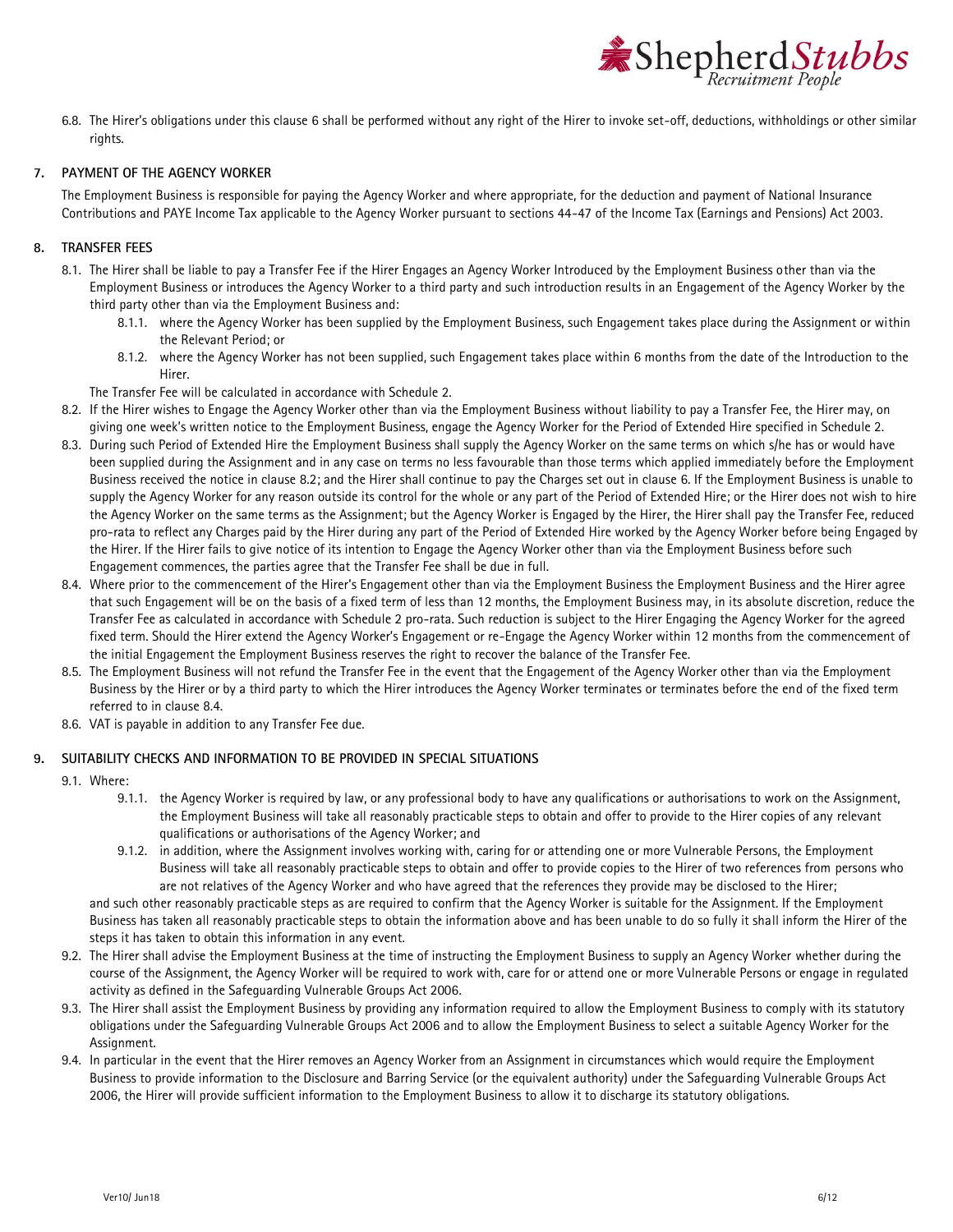

#### **10. UNSUITABILITY OF THE AGENCY WORKER**

- 10.1. The Hirer undertakes to supervise the Agency Worker sufficiently to ensure the Hirer's satisfaction with the Agency Worker's standards of work. If the Hirer reasonably considers that the services of the Agency Worker are unsatisfactory, the Hirer may terminate the Assignment either by instructing the Agency Worker to leave the Assignment immediately, or by directing the Employment Business to remove the Agency Worker. The Employment Business may, in its absolute discretion, in such circumstances, reduce or cancel the Charges for the time worked by that Agency Worker, provided that the Hirer has notified the Employment Business immediately that they have asked the Agency Worker to leave the Assignment or the Assignment terminates:
	- 10.1.1. within 4 hours of the Agency Worker commencing the Assignment where the Assignment is for more than 7 hours; or
	- 10.1.2. within 2 hours for Assignments of 7 hours or less;

and provided that notification of the unsuitability of the Agency Worker is confirmed in writing to the Employment Business within 48 hours of the termination of the Assignment.

- 10.2. The Employment Business shall notify the Hirer immediately if it receives or otherwise obtains information which gives the Employment Business reasonable grounds to believe that any Agency Worker supplied to the Hirer is unsuitable for the Assignment and shall be entitled to terminate the Assignment forthwith without prior notice and without liability. Notwithstanding, the Hirer shall remain liable for all Charges incurred prior to the termination of the Assignment.
- 10.3. The Hirer shall notify the Employment Business immediately and without delay and in any event within 24 hours if the Agency Worker fails to attend work or has notified the Hirer that they are unable to attend work for any reason.

#### **11. TERMINATION OF THE ASSIGNMENT**

Any of the Hirer, the Employment Business or the Agency Worker may terminate an Assignment at any time without prior notice and without liability (except in the case of termination by the Hirer, who shall be liable for any Charges due under clause [6](#page-4-0) above).

#### **12. CONFIDENTIALITY AND DATA PROTECTION**

- 12.1. All information relating to an Agency Worker is confidential and subject to the Data Protection Laws and is provided solely for the purpose of providing work-finding services to the Hirer. Such information must not be used for any other purpose nor divulged to any third party and the Hirer undertakes to comply with Data Protection Laws at all times.
- 12.2. The Employment Business undertakes to keep confidential all Relevant Terms and Conditions that the Hirer discloses to the Employment Business and not to use such information except for the purposes of compliance with the AWR (including, for the avoidance of doubt and without limitation, when dealing with any request for information or complaint made by any Agency Worker or any AWR Claim).
- 12.3. Information relating to the Employment Business's business which is capable of being confidential must be kept confidential and not divulged to any third party, except information which is in the public domain.

#### **13. INTELLECTUAL PROPERTY RIGHTS**

All copyright, trademarks, patents and other intellectual property rights deriving from the Assignment shall belong to the Hirer. Accordingly the Employment Business shall use its reasonable endeavours to ensure that the Agency Worker shall execute all such documents and do all such acts in order to give effect to the Hirer's rights pursuant to this clause.

#### **14. LIABILITY**

- 14.1. Whilst reasonable efforts are made by the Employment Business to give satisfaction to the Hirer by ensuring reasonable standards of skill, integrity and reliability from the Agency Worker and to provide the same in accordance with the Assignment details as provided by the Hirer, no liability is accepted by the Employment Business for any loss, expense, damage or delay arising from any failure to provide any Agency Worker for all or part of the Assignment or from the negligence, dishonesty, misconduct or lack of skill of the Agency Worker or if the Agency Worker terminates the Assignment for any reason. For the avoidance of doubt, the Employment Business does not exclude liability for death or personal injury arising from its own negligence or for any other loss which it is not permitted to exclude under law.
- 14.2. Agency Workers supplied by the Employment Business pursuant to these Terms are engaged under contracts for services. They are not the employees of the Employment Business but are deemed to be under the supervision and direction of the Hirer from the time they report to take up duties and for the duration of the Assignment. The Hirer agrees to be responsible for all acts, errors or omissions of the Agency Worker, whether wilful, negligent or otherwise as though the Agency Worker was on the payroll of the Hirer.
- 14.3. The Hirer shall advise the Employment Business of any special health and safety matters about which the Employment Business is required to inform the Agency Worker and about any requirements imposed by law or by any professional body, which must be satisfied if the Agency Worker is to fill the Assignment.
- 14.4. The Hirer will also comply in all respects with all statutory provisions as are in force from time to time including, for the avoidance of doubt, but not limited to the WTR, the Data Protection Laws, Health and Safety At Work etc. Act 1974, the Management of Health and Safety at Work Regulations 1999 (as amended), by-laws, codes of practice and legal requirements to which the Hirer is ordinarily subject in respect of the Hirer's own staff (excluding the matters specifically mentioned in clause [7](#page-5-2) above), including in particular the provision of adequate Employer's and Public Liability Insurance cover for the Agency Worker during all Assignments.
- 14.5. The Hirer undertakes not to request the supply of an Agency Worker to perform the duties normally performed by a worker who is taking part in official industrial action or duties normally performed by a worker who has been transferred by the Hirer to perform the duties of a person on strike or taking official industrial action.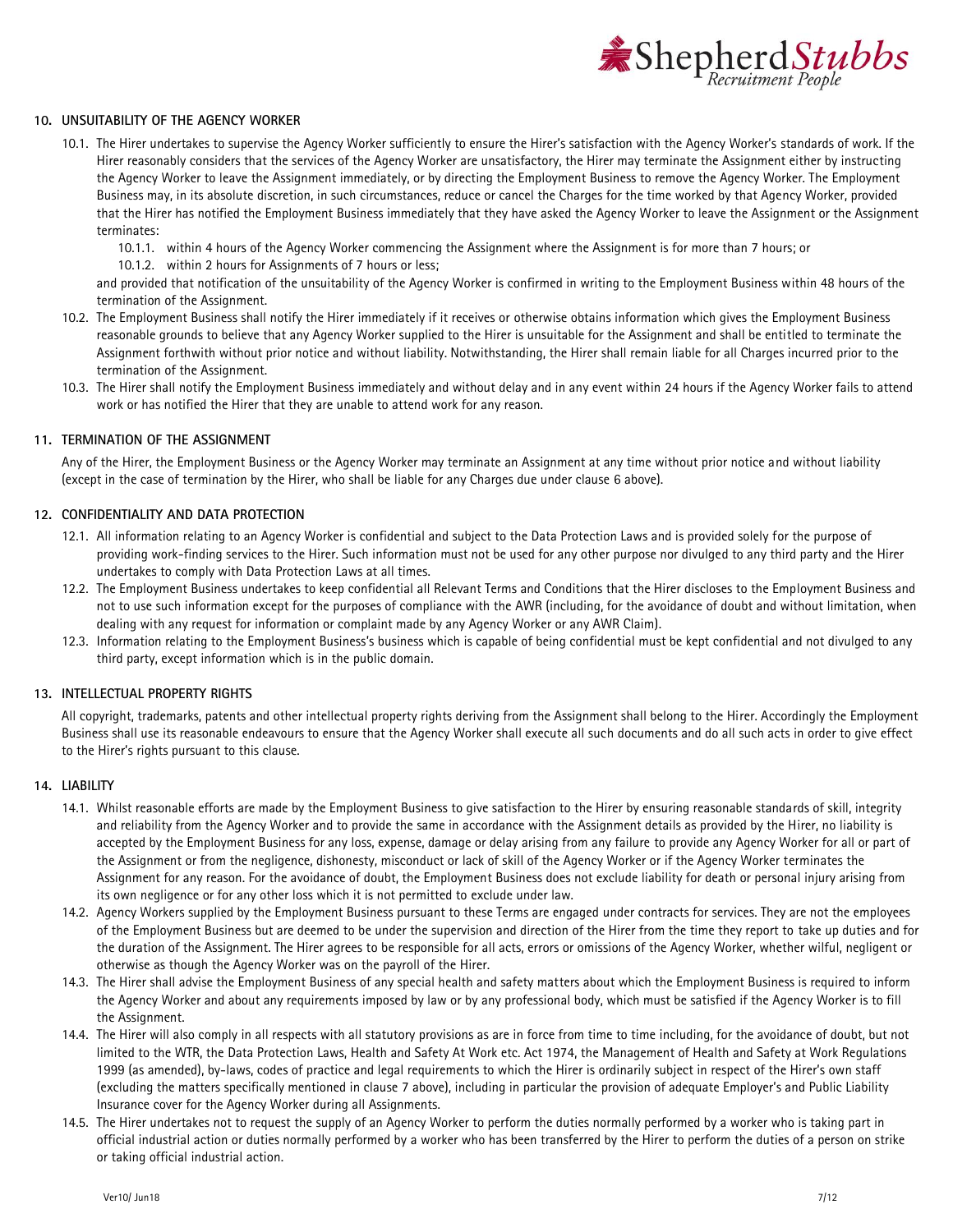

- 14.6. The Hirer shall indemnify and keep indemnified the Employment Business against any Losses incurred by the Employment Business arising out of any Assignment or arising out of any non-compliance with, and/or as a result of any breach of, these Terms by the Hirer.
- <span id="page-7-0"></span>14.7. The Hirer shall inform the Employment Business in writing of any AWR Claim which comes to the notice of the Hirer as soon possible but no later than 7 calendar days from the day on which any such AWR Claim comes to the notice of the Hirer.
- <span id="page-7-1"></span>14.8. If the Agency Worker brings, or threatens to bring, any AWR Claim, the Hirer undertakes to take such action and give such information and assistance as the Employment Business may request, and within any timeframe requested by the Employment Business and at the Hirer's own cost, to avoid, dispute, resist, mitigate, compromise or defend any such AWR Claim and to appeal against any judgment given in respect thereof.

#### **15. NOTICES**

All notices which are required to be given in accordance with these Terms shall be in writing and may be delivered personally or by first class prepaid post to the registered office of the party upon whom the notice is to be served or any other address that the party has notified the other party in writing, including by email or facsimile transmission. Any such notice shall be deemed to have been served: if by hand when delivered, if by first class post 48 hours following posting and if by email or facsimile transmission, when that email or facsimile is sent.

#### **16. SEVERABILITY**

If any of the provisions of these Terms shall be determined by any competent authority to be unenforceable to any extent, such provision shall, to that extent, be severed from the remaining Terms, which shall continue to be valid to the fullest extent permitted by applicable laws.

#### **17. RIGHTS OF THIRD PARTIES**

None of the provisions of these Terms are intended to be for the benefit of or enforceable by third parties and the operation of the Contracts (Rights of Third Parties) Act 1999 is excluded.

#### **18. GOVERNING LAW AND JURISDICTION**

These Terms are governed by the law of England & Wales and are subject to the exclusive jurisdiction of the Courts of England & Wales.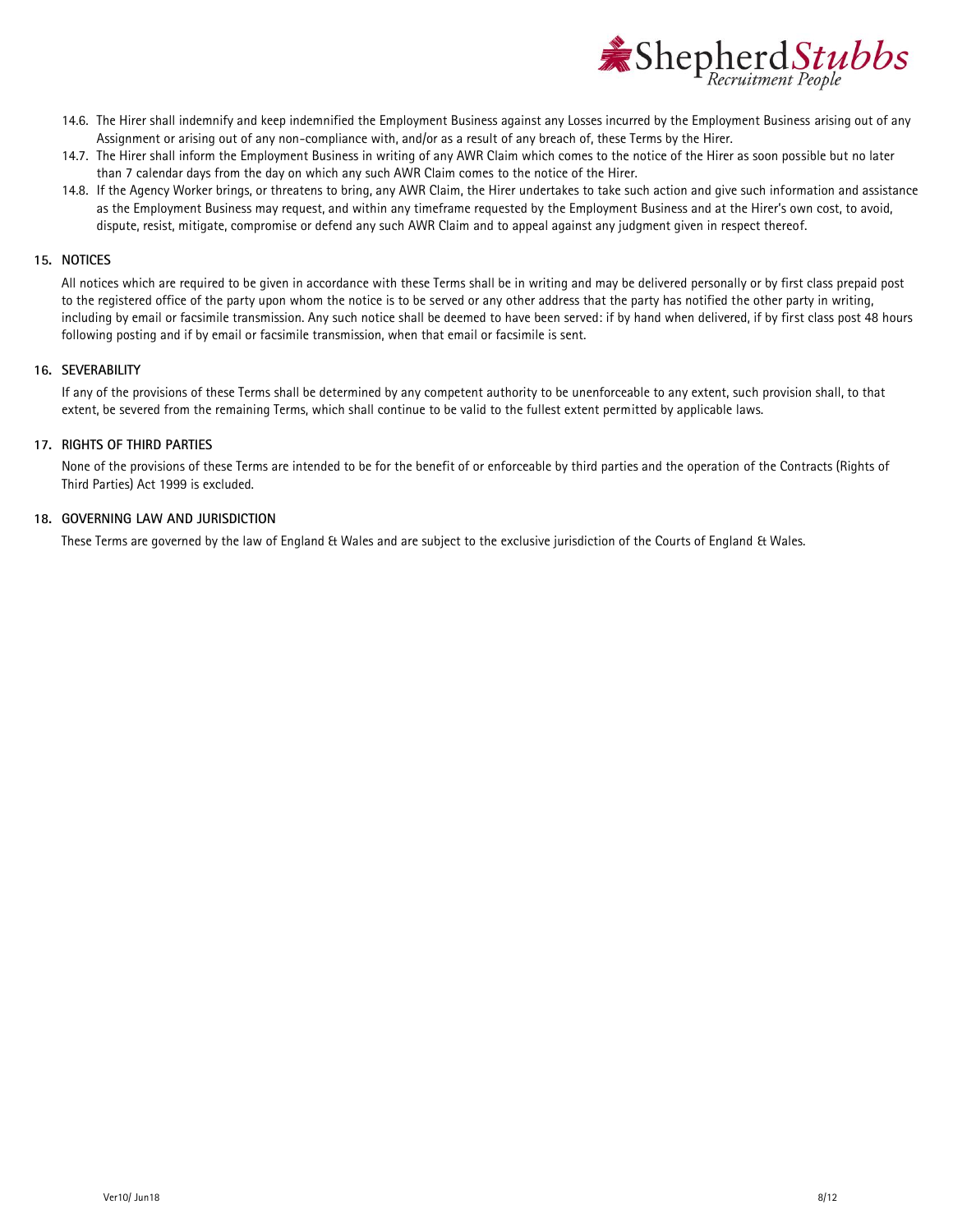

#### **SCHEDULE 1: "COMPARABLE EMPLOYEE", "QUALIFYING PERIOD" AND "TEMPORARY WORK AGENCY"**

"Comparable Employee" means as defined in Regulation 5(4) of the AWR being an employee of the Hirer who:

- (a) works for and under the supervision of the Hirer and is engaged in the same or broadly similar work as the Agency Worker having regard, where relevant, to whether the employee and the Agency Worker have a similar level of qualification and skill; and
- (b) works or is based at the same establishment as the Agency Worker or, where there is no comparable employee working or based at that

establishment who satisfies the requirements of (a) above, works or is based at a different establishment and satisfies those requirements.

For the purpose of the definition of "Qualifying Period" in claus[e 1.1](#page-1-0) of these Terms, when calculating whether any weeks completed with the Hirer count as continuous towards the Qualifying Period, where:

- (a) the Agency Worker has started working during an assignment and there is a break, either between assignments or during an assignment, when the Agency Worker is not working;
- (b) the break is:
	- (i) for any reason and not more than six Calendar Weeks;
	- (ii) wholly due to the fact that the Agency Worker is incapable of working in consequence of sickness or injury and the break is 28 Calendar Weeks or less; paragraph (iii) does not apply; and, if required to do so by the Employment Business, the Agency Worker has provided such written medical evidence as may reasonably be required;
	- (iii) related to pregnancy, childbirth or maternity and is at a time in a protected period, being a period beginning at the start of the pregnancy and ending at the end of the 26 weeks beginning with childbirth (being the birth of a living child or the birth of a child whether living or dead after 24 weeks of pregnancy) or, if earlier, when the Agency Worker returns to work;
	- (iv) wholly for the purpose of taking time off or leave, whether statutory or contractual, to which the Agency Worker is otherwise entitled which is: i. ordinary, compulsory or additional maternity leave;
		- ii. ordinary or additional adoption leave;
		- iii. ordinary or additional paternity leave;
		- iv. time off or other leave not listed in paragraphs (iv)i, ii, or iii above; or
		- v. for more than one of the reasons listed in paragraphs (iv)i, ii, iii to iv above;
	- (v) wholly due to the fact that the Agency Worker is required to attend at any place in pursuance to being summoned for service as a juror and the break is 28 Calendar Weeks or less;
	- (vi) wholly due to a temporary cessation in the Hirer's requirement for any worker to be present at the establishment and work in a particular role for a pre-determined period of time according to the established custom and practices of the Hirer;
	- (vii) wholly due to a strike, lock-out or other industrial action at the Hirer's establishment; or
	- (viii) wholly due to more than one of the reasons listed in paragraphs (ii), (iii), (iv), (v), (vi) or (vii); and
- (c) the Agency Worker returns to work in the same role with the Hirer,

any weeks during which the Agency Worker worked for the Hirer before the break shall be carried forward and treated as counting towards the Qualifying Period with any weeks during which the Agency Worker works for the Hirer after the break. In addition, when calculating the number of weeks during which the Agency Worker has worked, where the Agency Worker has started working in a role during an Assignment and is unable to continue working for a reason described in paragraph (b)(iii) or (b)(iv)i., ii, or iii., for the period that is covered by one or more such reasons, the Agency Worker shall be deemed to be working in that role with the Hirer for the original intended duration or likely duration of the relevant Assignment, whichever is the longer. For the avoidance of doubt, time spent by the Agency Worker working during an assignment before 1 October 2011 does not count for the purposes of the definition of "Qualifying Period".

"Temporary Work Agency" means as defined in Regulation 4 of the AWR being a person engaged in the economic activity, public or private, whether or not operating for profit, and whether or not carrying on such activity in conjunction with others, of:

- (a) supplying individuals to work temporarily for and under the supervision and direction of hirers; or
- (b) paying for, or receiving or forwarding payment for, the services of individuals who are supplied to work temporarily for and under the supervision and direction of hirers.

Notwithstanding paragraph (b) of this definition a person is not a Temporary Work Agency if the person is engaged in the economic activity of paying for, or receiving or forwarding payments for, the services of individuals regardless of whether the individuals are supplied to work for hirers. For the purpose of this definition, a "hirer" means a person engaged in economic activity, public or private, whether or not operating for profit, to whom individuals are supplied, to work temporarily for and under the supervision and direction of that person.

#### **SCHEDULE 2: TRANSFER FEES**

- (a) The Transfer Fee referred to in clause [8](#page-5-3) shall be calculated as follows based on the remuneration payable to the Agency Worker during the first 12 months of the engagement or, if the actual amount of the Remuneration is not known, the Charges multiplied by 250: 12.5% for up to and including £15,000 per annum; 15% for over £15,000 and up to and including £20,000 per annum; 17.5% for over £20,000 and up to and including £25,000 per annum; 20% for over £25,000 and up to and including £30,000 per annum; 22.5% for over £30,000 and up to and including £40,000 per annum; 25% for over £40,000 per annum;
- (b) The Period of Extended Hire, referred to in clause [8,](#page-5-3) before the Hirer Engages an Agency Worker shall be: 26 weeks.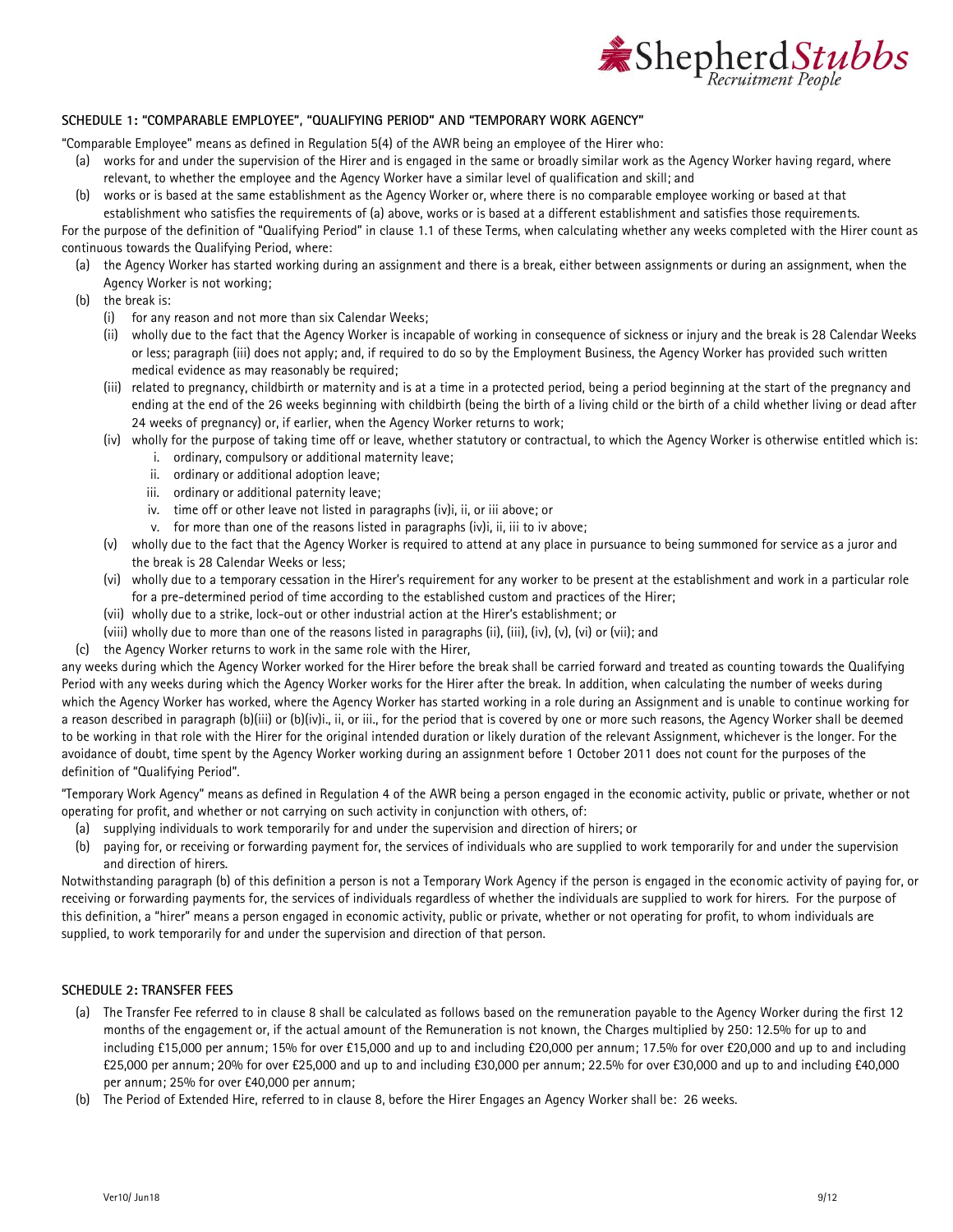

### **TERMS OF BUSINESS FOR THE SUPPLY PERMANENT OR FIXED TERM STAFF (ACTING AS AN EMPLOYMENT AGENCY FOR THE CLIENT)**

#### **19. DEFINITIONS**

19.1. In these Terms the following definitions apply:

| "Agency"               | Shepherd Stubbs Limited (registered company no. 2800148) of The Stable Yard, Vicarage Rd, Stony Stratford, MK11 1BN;                                                                                                               |
|------------------------|------------------------------------------------------------------------------------------------------------------------------------------------------------------------------------------------------------------------------------|
| "Candidate"            | means the person Introduced by the Agency to the Client for an Engagement including any officer, employee or other<br>representative of the Candidate if the Candidate is a corporate body, and members of the Agency's own staff; |
| "Client"               |                                                                                                                                                                                                                                    |
|                        | means the person, firm or corporate body together with any subsidiary or associated person, firm or corporate body (as the<br>case may be) to which the Candidate is Introduced;                                                   |
| "Data Protection Laws" | means the Data Protection Act 1998, the General Data Protection Regulation (EU 2016/679) or any applicable statutory or                                                                                                            |
|                        | regulatory provisions in force from time to time relating to the protection and transfer of personal data;                                                                                                                         |
| "Engagement"           | means the engagement (including the Candidate's acceptance of the Client's offer), employment or use of the Candidate                                                                                                              |
|                        | by the Client or by any third party to whom the Candidate has been introduced by the Client, on a permanent or temporary                                                                                                           |
|                        | basis, whether under a contract of service or for services; under an agency, licence, franchise or partnership agreement; or                                                                                                       |
|                        | any other engagement; or through a limited company of which the Candidate is an officer, employee or other                                                                                                                         |
|                        | representative; and "Engage", "Engages" and "Engaged" shall be construed accordingly;                                                                                                                                              |
| "Introduction"         | means (i) the passing to the Client of a curriculum vitæ or information which identifies the Candidate or (ii) the Client's                                                                                                        |
|                        | interview of a Candidate (in person, by telephone or by any other means), following the Client's instruction to the Agency                                                                                                         |
|                        | to search for a Candidate; and, in either case, which leads to an Engagement of the Candidate; and "Introduces" and                                                                                                                |
|                        | "Introduced" shall be construed accordingly;                                                                                                                                                                                       |
| "Introduction Fee"     | means the fee payable by the Client to the Agency for an Introduction resulting in an Engagement;                                                                                                                                  |
| "Losses"               | means all losses, liabilities, damages, costs, expenses, fines, penalties or interest, whether direct, indirect, special or                                                                                                        |
|                        | consequential (including, without limitation, any economic loss or other loss of profits, business or goodwill, management                                                                                                         |
|                        | time and reasonable legal fees) and charges, including such items arising out of or resulting from actions, proceedings,                                                                                                           |
|                        | claims and demands:                                                                                                                                                                                                                |
| "Remuneration"         | includes gross base salary or fees, guaranteed and/or anticipated bonus and commission earnings, allowances, inducement                                                                                                            |
|                        | payments, the benefit of a company car and all other payments and taxable (and, where applicable, non-taxable)                                                                                                                     |
|                        | emoluments payable to or receivable by the Candidate for services rendered to or on behalf of the Client or any third party.                                                                                                       |
|                        | Where the Client provides a company car, a notional amount of £3,000 will be added to the salary in order to calculate the                                                                                                         |
|                        | Agency's fee;                                                                                                                                                                                                                      |
| "Vulnerable Person"    | means any person who by reason of age, infirmity, illness, disability or any other circumstance is in need of care or                                                                                                              |
|                        | attention, and includes any person under the age of eighteen.                                                                                                                                                                      |
|                        |                                                                                                                                                                                                                                    |

19.2. Unless the context requires otherwise, references to the singular include the plural and the masculine includes the feminine and vice versa.

19.3. The headings contained in these Terms are for convenience only and do not affect their interpretation.

#### **20. THE CONTRACT**

- 20.1. These terms of business and the attached Schedule(s) ("the Terms") constitute the contract between the Agency and the Client for the Introduction of permanent or contract staff (to be engaged directly by the Client) and are deemed to be accepted by the Client by virtue of an Introduction or the Engagement of a Candidate, or the passing by the Client of any information about a Candidate to any third party following an Introduction.
- 20.2. These Terms contain the entire agreement between the parties and unless otherwise agreed in writing by a director the Agency, these Terms prevail over any other terms of business or purchase conditions (or similar) put forward by the Client.
- 20.3. No variation or alteration to these Terms shall be valid unless the details of such variation are agreed between a director of the Agency and the Client and are set out in writing and a copy of the varied terms is given to the Client stating the date on or after which such varied terms shall apply.
- 20.4. The Agency acts as an employment agency (as defined in Section 13(2) of the Employment Agencies Act 1973) when Introducing Candidates to the Client for direct Engagement by that Client.

#### **21. NOTIFICATION AND FEES**

- 21.1. The Client agrees to:
	- 21.1.1. notify the Agency immediately of the terms of any offer of an Engagement which it makes to the Candidate;
	- 21.1.2. notify the Agency immediately that its offer of an Engagement to the Candidate has been accepted and to provide details to the Agency of the Remuneration agreed with the Candidate together with any documentary evidence as requested by the Agency; and
	- 21.1.3. pay the Introduction Fee, to be calculated in accordance with the provisions of this clause 21, by the due date for payment in clause 21.2.
- 21.2. The Introduction Fee calculated in accordance with clause 21.3 below is payable if the Client Engages the Candidate within the period of 6 calendar months from the date of the Introduction.
	- 21.2.1. The Introduction Fee shall be payable within 14 days of the date of the Agency's invoice which shall be rendered once the Candidate commences the Engagement.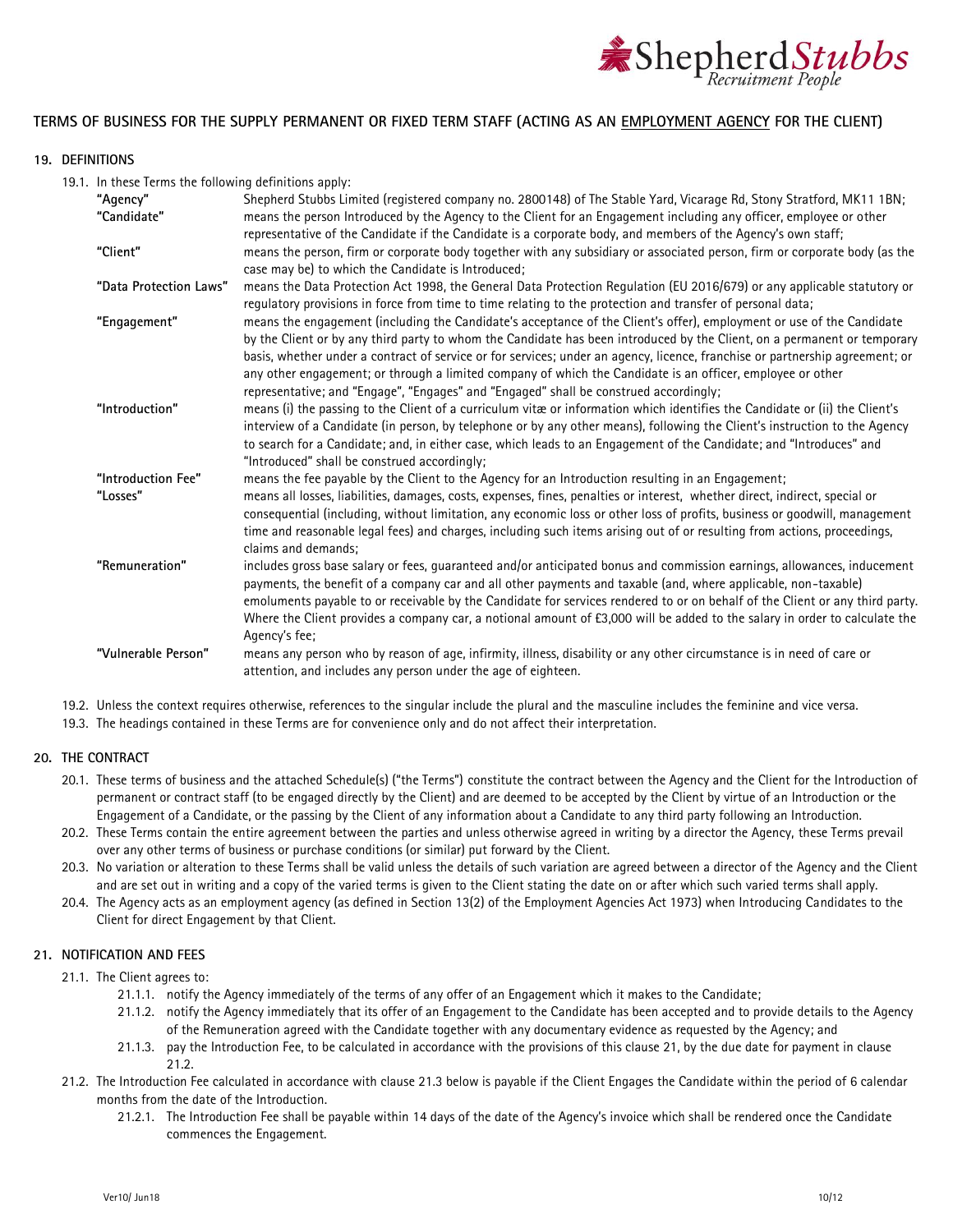

- 21.3. The Introduction Fee is calculated in accordance with the following Fee Structure based on the Remuneration applicable during the first 12 months of the Engagement: 12.5% for up to and including £15,000 per annum; 15% for over £15,000 and up to and including £20,000 per annum; 17.5% for over £20,000 and up to and including £25,000 per annum; 20% for over £25,000 and up to and including £30,000 per annum; 22.5% for over £30,000 and up to and including £40,000 per annum; 25% for over £40,000 per annum.
- 21.4. Where the actual Remuneration is not known, the Agency will charge an Introduction Fee calculated in accordance with clause 3.3 based on its determination of the Remuneration taking into account the market rate level of remuneration applicable for the position in which the Candidate has been Engaged and with regard to any information supplied to the Agency by the Client and/or comparable positions in the market generally.
- 21.5. Where prior to the commencement of the Engagement the Agency and the Client agree that the Engagement will be on the basis of a fixed term of less than 12 months, the Introduction Fee will apply pro-rata. If the Client (a) extends the Engagement beyond the initial fixed term or (b) re-Engages the Candidate within 6 calendar months from the date of termination of the agreed period of the fixed term Engagement, then the Client shall be liable to pay a further Introduction Fee based on the additional Remuneration applicable for (a) the extended period of Engagement or (b) the period of the second and any subsequent Engagement, subject to the Client not being liable to pay a greater sum in Introduction Fees than the Client would have been liable for under clause 21.3 had the Candidate first been Engaged for 12 months or more.
- 21.6. The Client's obligations under this clause 21 shall be performed without any right of the Client to invoke set-off, deductions, withholdings or other similar rights.
- 21.7. VAT is charged at the standard rate on all fees.
- 21.8. The Agency reserves the right to charge interest on invoiced amounts unpaid by the due date at the rate of 3% per annum above the base rate from time to time of Barclays Bank PLC from the due date until the date of payment.
- 21.9. In the event that any Agency staff with whom the Client has had personal dealings accepts an Engagement with the Client while employed by the Agency or within 3 months of leaving the Agency, the Client shall be liable to pay the Agency a fee equivalent to the Introduction Fee calculated in accordance with clause 21.3. For the avoidance of doubt, the Client shall not be entitled to a refund for any fee due under this clause 21.9 in any circumstances.

#### **22. REFUNDS**

- 22.1. If, after an offer has been made and accepted, the Engagement (a) does not commence because the Candidate withdraws their acceptance; or (b) once it has commenced, is terminated by either the Candidate or the Client (except in circumstances where the Candidate is made redundant) before the expiry of 12 weeks from the date of commencement of the Engagement; then subject to the terms of clause 22.2 the Agency will refund the Introduction Fee in accordance with the following Scale of Refunds: 100% for the first 3 weeks (less £250 administration fee); 50% after 3 weeks and up to 6 weeks; 25% after 6 weeks and up to 9 weeks; 10% after 9 weeks and up to 12 weeks.
- 22.2. In order to qualify for the refund set out in clause 22.1:
	- 22.2.1. the Client must comply with the provisions of clause 21.1 and must notify the Agency in writing of the termination of the Engagement or the non-commencement of the Engagement within 7 days of its termination or non-commencement; and
- 22.3. For the purposes of this clause 22 the date of termination of the Engagement shall be the date on which the Candidate ceases working or would have ceased working for the Client, but for any period of garden leave or payment in lieu of notice, whichever is the later.
- 22.4. In circumstances where clause 21.5 applies, the full Introduction Fee is payable and there shall be no entitlement to a refund.
- 22.5. If subsequent to the Client receiving a refund the Candidate is re-Engaged within a period of 6 calendar months from the date of termination then the refund shall be repaid to the Agency. The Client shall not be entitled to any further refunds in relation to the re-Engagement of this Candidate.

#### **23. INTRODUCTIONS TO THIRD PARTIES**

Introductions of Candidates are confidential. If a Client discloses a Candidate's details to a third party, that will be deemed to be a "Third Party Introduction". If that Third Party Introduction results in an Engagement of the Candidate by the third party within 6 months of the Agency's Introduction of the Candidate to the Client, then the Client will be liable to the Agency for payment of an Introduction Fee calculated in accordance with clause 21.3. Neither the Client nor the third party shall be entitled to a refund of the Introduction Fee under clause 22 in any circumstances.

#### <span id="page-10-0"></span>**24. SUITABILITY CHECKS**

- 24.1. The Agency endeavours to ensure the suitability of Candidates Introduced to the Client to work in the position which the Client seeks to fill by taking reasonably practicable steps to:
	- 24.1.1. ensure that it would not be detrimental to the interests of either the Client or the Candidate;
	- 24.1.2. ensure that both the Client and Candidate are aware of any requirements imposed by law or by any professional body;
	- 24.1.3. confirm that the Candidate is willing to work in the position.
- 24.2. Notwithstanding clause [24.1](#page-10-0) the Client must satisfy itself as to the suitability of the Candidate for the position they are seeking to fill. The Client is responsible for:
	- 24.2.1. taking up any references provided by the Candidate before Engaging the Candidate;
	- 24.2.2. checking the Candidate's right to work and obtaining permission to work as may be required by the law of the country in which the Candidate is Engaged to work;
	- 24.2.3. the arrangement of medical examinations and/or investigations into the medical history of any Candidate; and
	- 24.2.4. satisfying any medical and other requirements, qualifications or permission required for the Candidate to work in the Engagement.
- 24.3. To enable the Agency to comply with its obligations under claus[e 24.1](#page-10-0) above the Client undertakes to provide to the Agency details of the position which the Client seeks to fill, including the following:
	- 24.3.1. the type of work that the Candidate would be required to do;